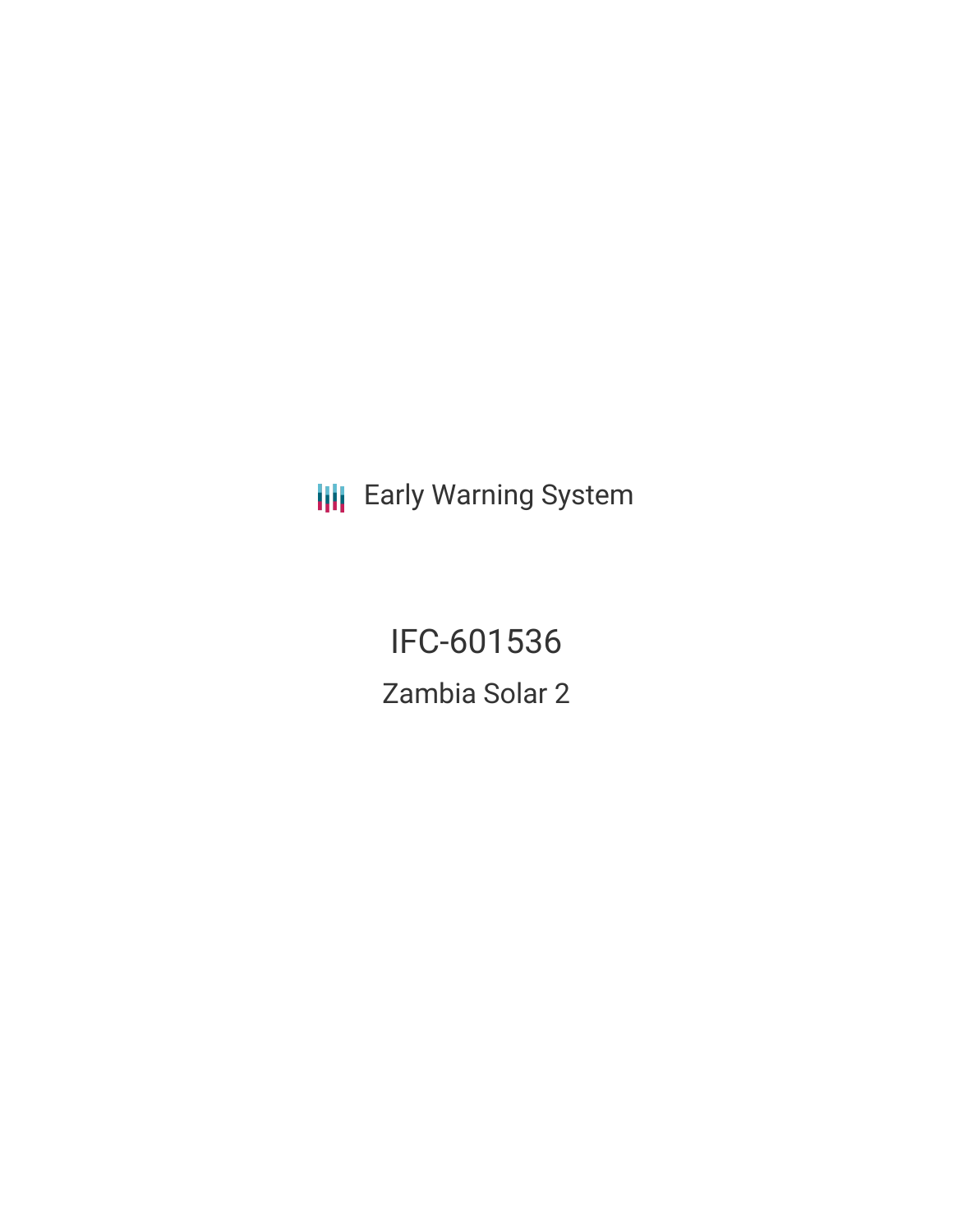

## **Quick Facts**

| <b>Countries</b>              | Zambia                                  |  |  |  |
|-------------------------------|-----------------------------------------|--|--|--|
| <b>Financial Institutions</b> | International Finance Corporation (IFC) |  |  |  |
| <b>Status</b>                 | Approved                                |  |  |  |
| <b>Bank Risk Rating</b>       |                                         |  |  |  |
| <b>Voting Date</b>            | 2016-05-11                              |  |  |  |
| <b>Borrower</b>               | Government of Zambia                    |  |  |  |
| <b>Sectors</b>                | Energy, Technical Cooperation           |  |  |  |
| <b>Investment Type(s)</b>     | <b>Advisory Services</b>                |  |  |  |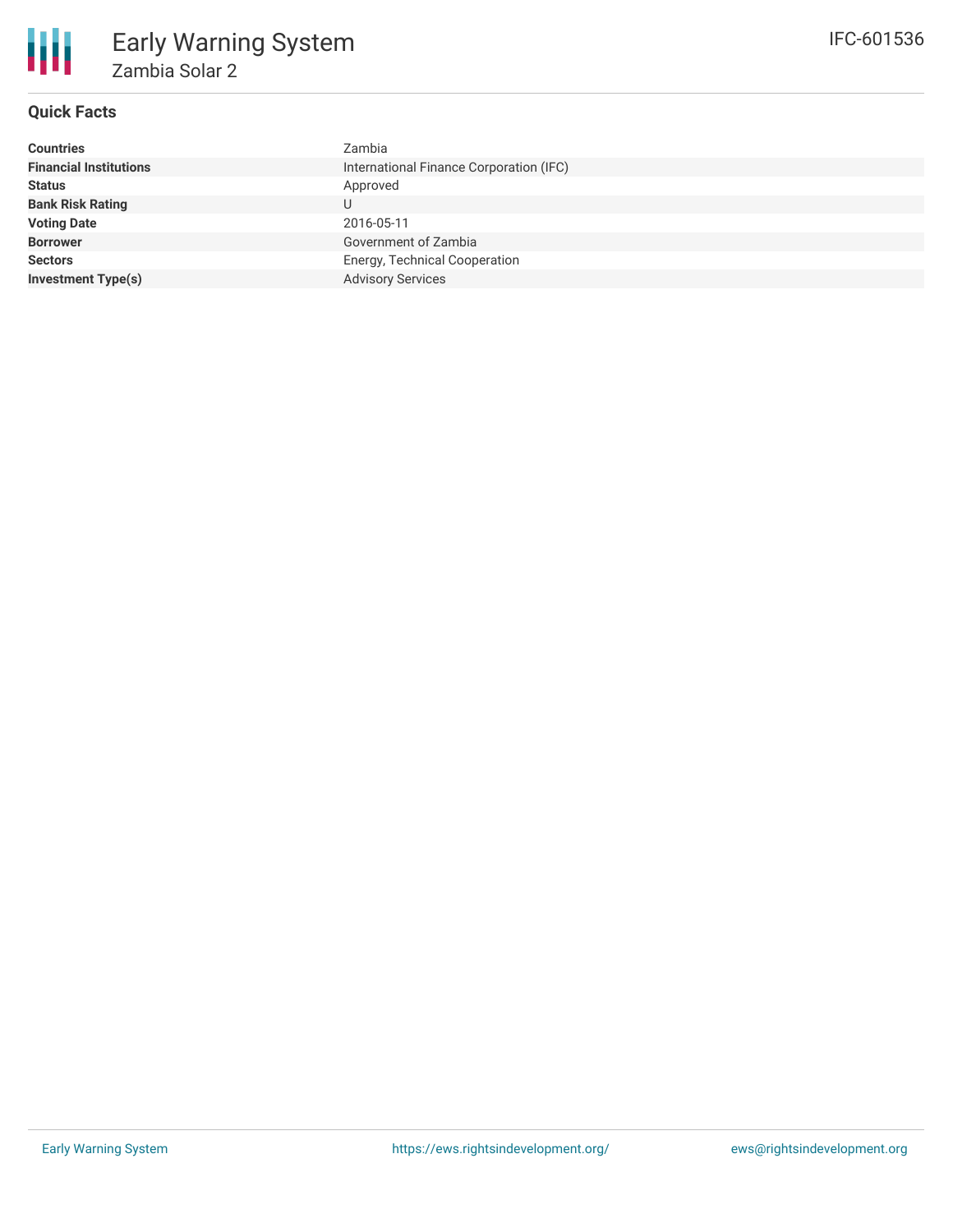

## **Project Description**

IFC will assist the Government of Zambia to (i) increase solar power supply, increasing the country's renewable generation capacity and relieving its dependence on seasonal hydro power; (ii) mobilize private investment by attracting one or more private sector partners to develop up to 500MW of photovoltaic capacity. IFC will apply a two-phased transaction implementation model. In Phase 1, IFC will carry out necessary due diligence analysis of the project, assessment of investor's interest and preparation and presentation of the recommended transation structure. In Phase 2, IFC will support IDC throughout implementation and conclusion of the project tender process until commercial close.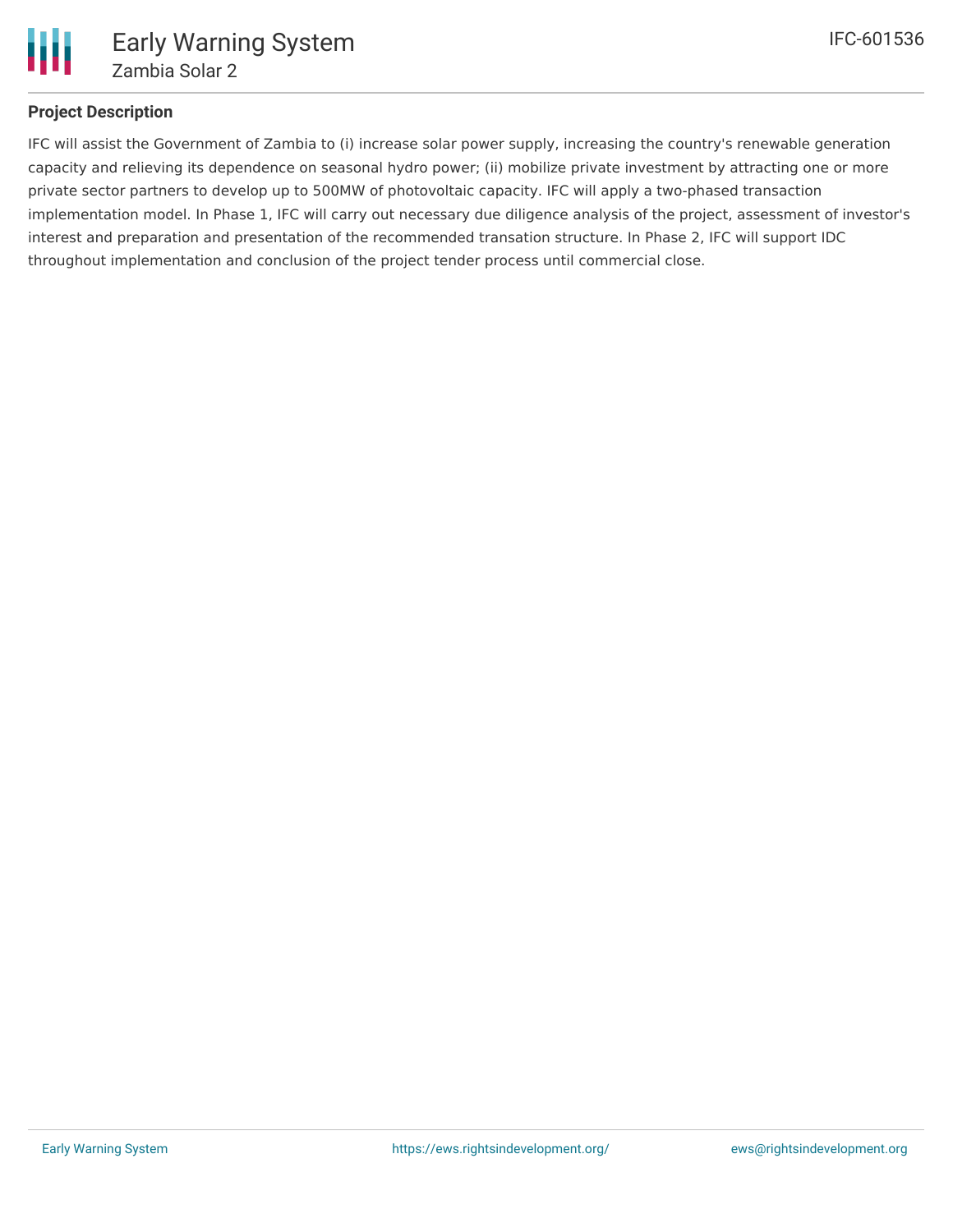

## **Investment Description**

• International Finance Corporation (IFC)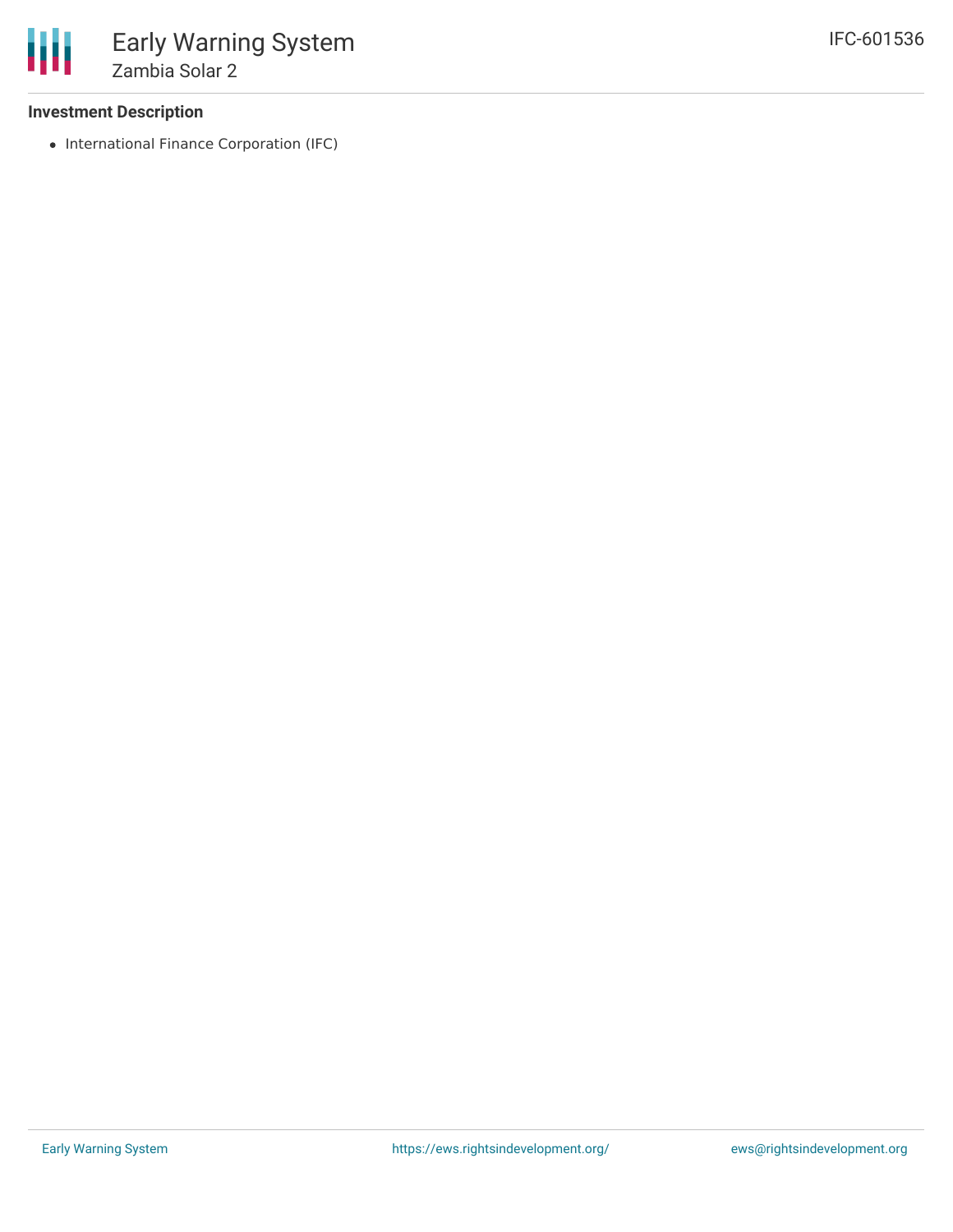

| <b>Private Actor 1</b>   | <b>Private Actor</b><br>1 Role | <b>Private Actor</b><br>1 Sector | <b>Relation</b> | <b>Private Actor 2</b>                              | <b>Private Actor</b><br>2 Role | <b>Private Actor</b><br>2 Sector |
|--------------------------|--------------------------------|----------------------------------|-----------------|-----------------------------------------------------|--------------------------------|----------------------------------|
| $\overline{\phantom{0}}$ | $\overline{\phantom{a}}$       | $\overline{\phantom{a}}$         | $\sim$          | Industrial Development Corporation (Zambia) Limited | Client                         | $\overline{\phantom{a}}$         |